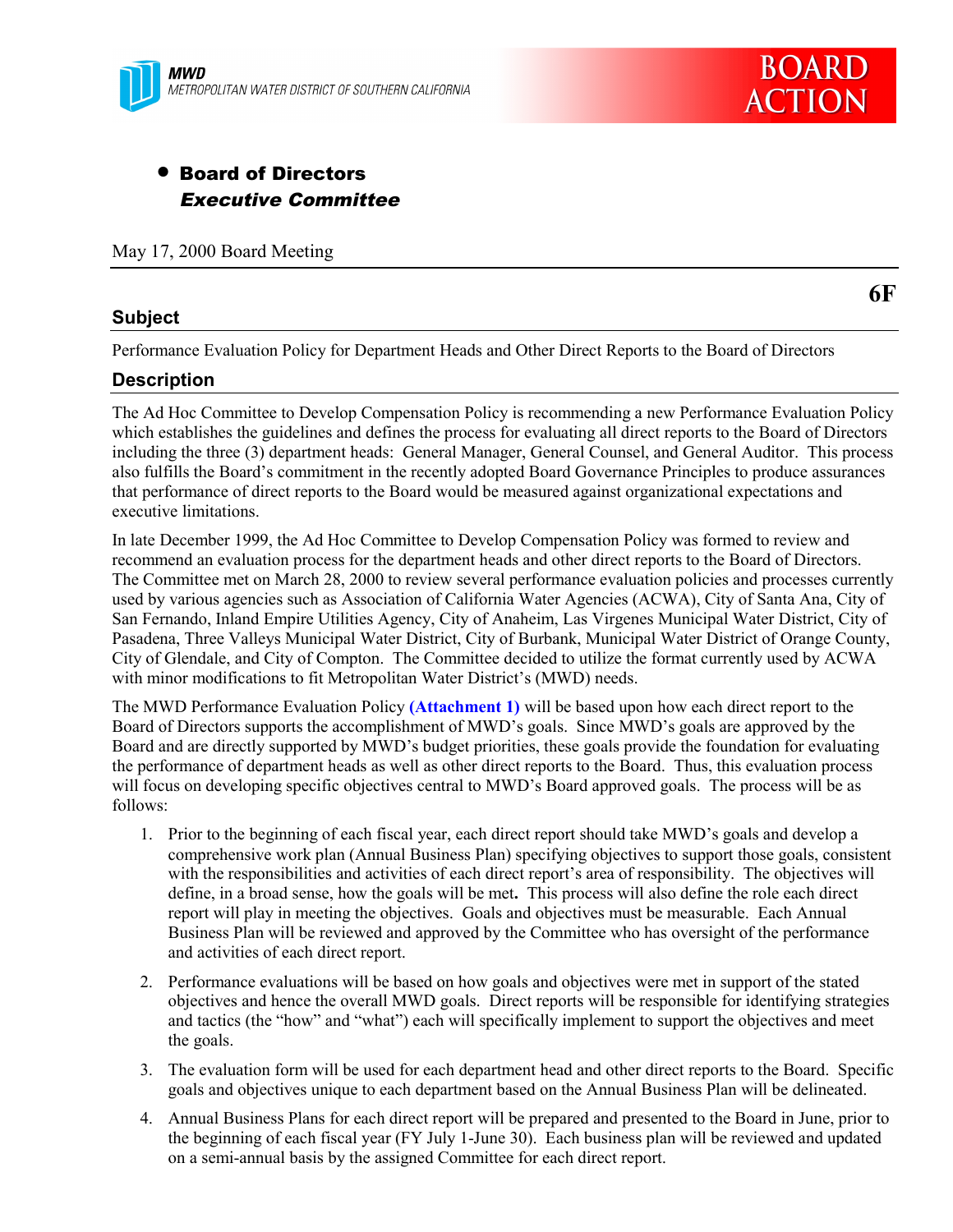- 5. Personal goals and development targets may be identified.
- 6. The performance ratings of each direct report will be reviewed accordingly: General Manager by the Executive Committee, General Counsel by the Legal & Claims Committee, and the General Auditor by the Special Audit Committee.
- 7. Thirty (30) days prior to the performance evaluation review, each Committee member will receive a performance evaluation packet and will be required to independently complete a performance evaluation for each department head or direct report. A separate self-evaluation will also be required of each department head or direct report.
- 8. The members of the respective Committees and each department head or direct report will then convene to discuss the overall performance evaluation in order to reach consensus regarding the overall performance rating for each department head or direct report. Additionally, any salary or merit increase and/or incentive pay (bonus) will also be considered at that time.
- 9. Subsequent to each of the Committees reaching consensus on the overall performance evaluation rating and associated salary increase and/or incentive pay, each Committee will submit their recommendation to the Executive Committee who will then make a final recommendation to the Board for approval; at which time, the Board may approve, reject, or modify the Executive Committee's recommendation.

#### **Policy**

#### New

#### **Board Options/Fiscal Impacts**

#### **Option #1**

**Attachment 1**

Adopt recommendation of the Ad Hoc Committee to Develop Compensation Policy **Fiscal Impact:** None

#### **Board Recommendation**

Adopt MWD Performance Evaluation Policy for Department Heads and Other Direct Reports to the Board of **Directors** 

4/19/2000

*James Blake, Chair Ad Hoc Committee to Develop Compensation Policy*

*Date*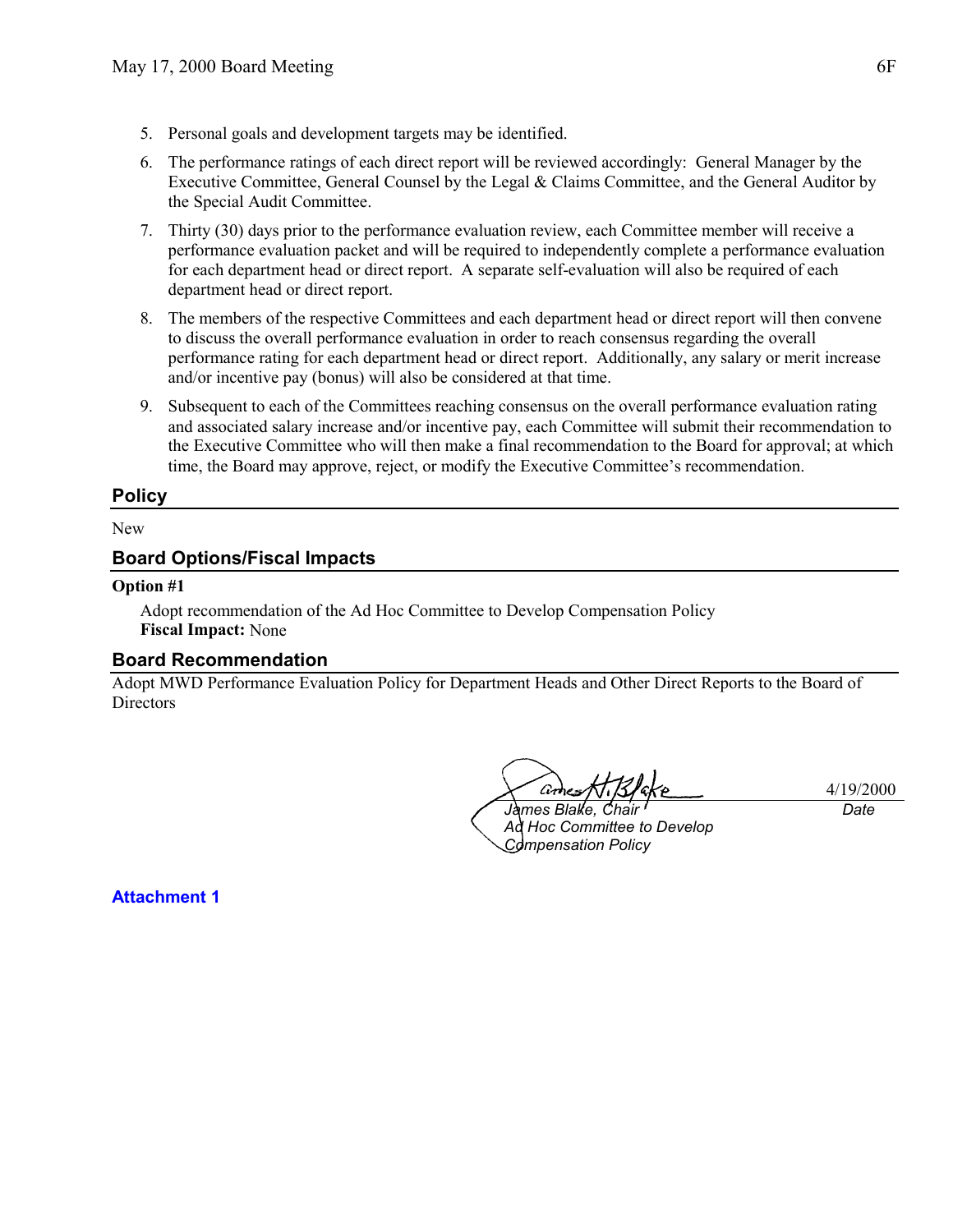I de la companya de la companya del **The Metropolitan Water District** of Southern California **MWD Mission MWD Goals Department Objectives Staff Strategies/Tactics**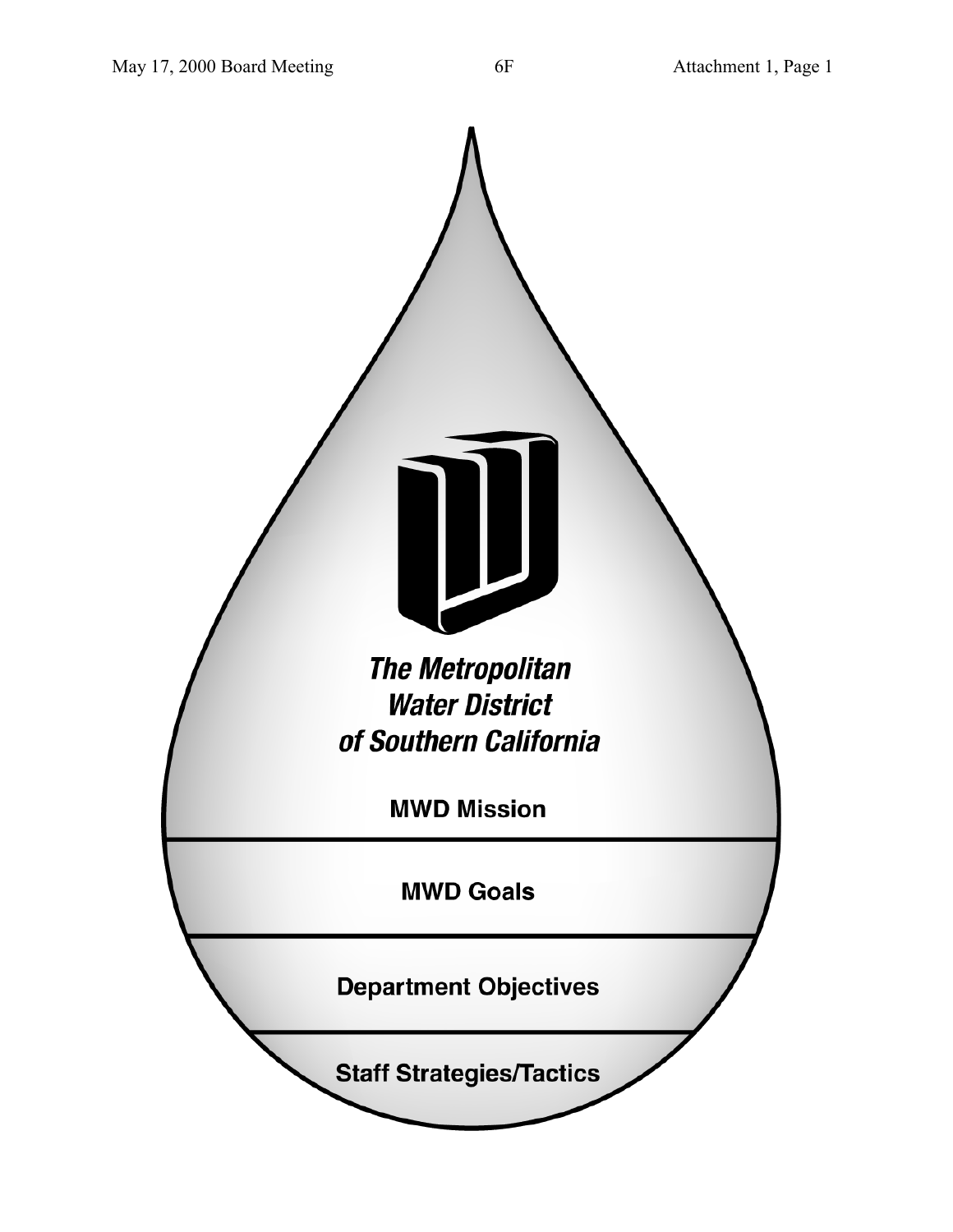## **MWD Performance Evaluation Policy**

MWD's Performance Evaluation Policy is based upon how direct reports to the Board of Directors support the accomplishment of MWD's goals. MWD's goals are approved by the Board and are directly supported by MWD's budget priorities. These goals will provide the foundation for evaluating performance of department heads and other direct reports to the Board.

This Performance Evaluation Policy establishes the guidelines and defines the process on how performance evaluation review will be conducted for each department head as well as other direct reports to the Board.

The evaluation process will focus on developing objectives central to MWD's Board approved goals and proceed in the following manner.

- 1. Prior to the beginning of each fiscal year, each direct report should take MWD's goals and develop a comprehensive work plan (Annual Business Plan) specifying objectives to support those goals, consistent with the responsibilities and activities of each direct report's area of responsibility. The objectives will define, in a broad sense, how the goals will be met**.** This process will also define the role each direct report will play in meeting the objectives. Goals and objectives must be measurable. Each Annual Business Plan will be reviewed and approved by the Committee who has oversight of the performance and activities of each direct report.
- 2. Performance evaluations will be based on how goals and objectives were met in support of the stated objectives and hence the overall MWD goals. Direct reports will be responsible for identifying strategies and tactics (the "how" and "what") each will specifically implement to support the objectives and meet the goals.
- 3. This evaluation form will be used for each department head and other direct reports to the Board. Specific goals and objectives unique to each department based on the Annual Business Plan will be delineated in Category IV— Attainment of Direct Report Approved Goals.
- 4. Annual Business Plans for each direct report will be prepared and presented to the Board in June, prior to the beginning of each fiscal year (FY July 1-June 30). Each business plan will be reviewed and updated on a semi-annual basis by the assigned Committee for each direct report.
- 5. Personal goals and development targets may be identified in Category V— Leadership.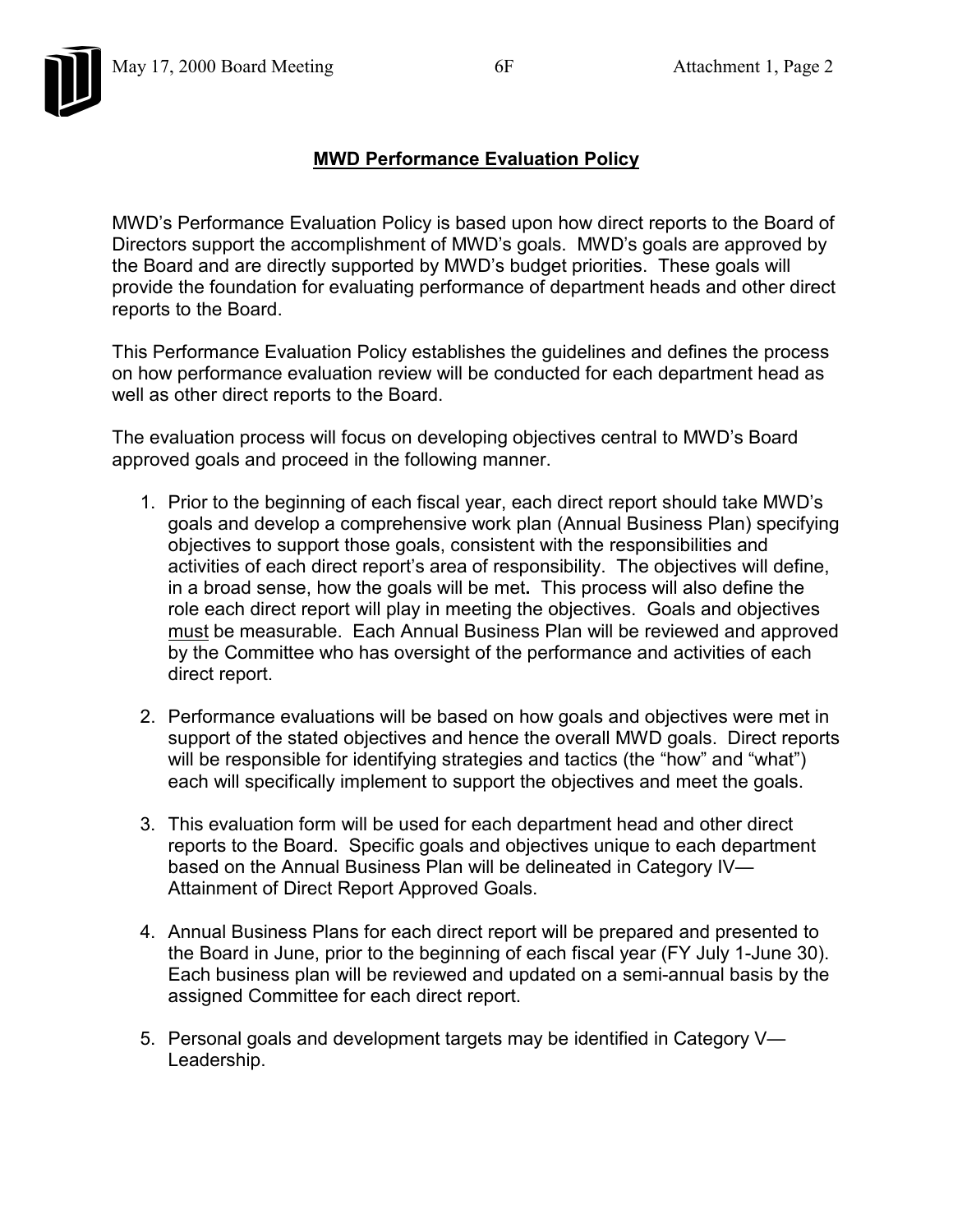

- 6. The performance ratings of each direct report will be reviewed accordingly: General Manager by the Executive Committee, General Counsel by the Legal & Claims Committee, and the General Auditor by the Special Audit Committee.
- 7. Thirty (30) days prior to the performance evaluation review, each Committee member will receive a performance evaluation packet and will be required to independently complete a performance evaluation for each department head or direct report. A separate self-evaluation will also be required of each department head or direct report.
- 8. The members of the respective Committees and each department head or direct report will then convene to discuss the overall performance evaluation in order to reach consensus regarding the overall performance rating for each department head or direct report. Additionally, any salary or merit increase and/or incentive pay (bonus) will also be considered at that time.
- 9. Subsequent to each of the Committees reaching consensus on the overall performance evaluation rating and associated salary increase and/or incentive pay, each Committee will submit their recommendation to the Executive Committee who will then make final recommendations to the Board for approval; at which time, the Board may approve, reject, or modify the Committee's recommendation.

This process will accomplish the following:

- ! Make clear the relationship between each department head or direct report and the Board in meeting MWD's overall goals. This will help to reinforce the fact that we all play a direct role in MWD's success.
- ! Create a more specific and meaningful performance evaluation process to ensure direct reports to the Board will better understand what is expected of them.

### **EXAMPLE:**

| <b>MWD Goal</b>              | Work with the Board of Directors, member agencies, and<br>others to promote consensus around a CALFED solution<br>for the Bay-Delta that will satisfy MWD needs.                                                  |
|------------------------------|-------------------------------------------------------------------------------------------------------------------------------------------------------------------------------------------------------------------|
| <b>Department Objective:</b> | Develop and implement communications plans and<br>strategies that educate/inform the Board of Directors,<br>member agencies, and others about the CALFED<br>solution, through the California Water Clearinghouse. |
| <b>Strategies:</b>           | Monitor all aspects of the CALFED program.                                                                                                                                                                        |
| <b>Tactics:</b>              | Prepare and present monthly reports that provide updates<br>on progress of the CALFED program to the Board.                                                                                                       |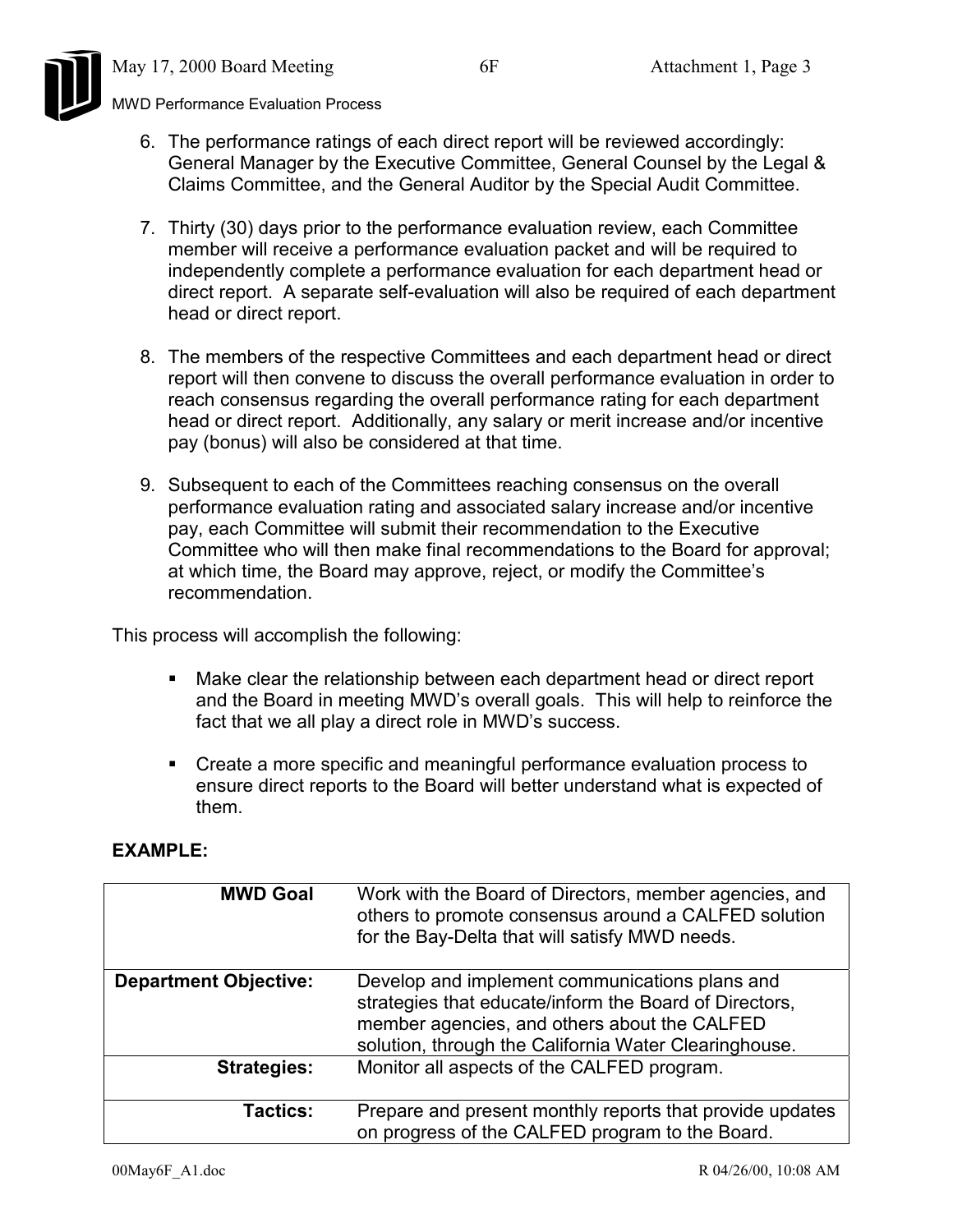# **Performance Evaluation Form**

| Name:  |  |
|--------|--|
| Title: |  |

This form is designed to aid in the evaluation of each of the Department Heads and other direct reports to the Board of the Metropolitan Water District. The categories listed below include all of the broad areas of responsibility. Evaluators should base their evaluations on those factors over which the department head or direct report has control and, to the extent possible, base their judgements on objective information.

| $1-2$ = Below Expectations<br>$4-5$ = Above Expectations<br>$3$ = Meets Expectations |
|--------------------------------------------------------------------------------------|
|--------------------------------------------------------------------------------------|

### **Category I. Working with the Board of Directors**

| 1 <sub>1</sub>   | Provides timely and thorough information to<br>the Board of Directors on matters of<br>importance to MWD (e.g. content of<br>organization at Board meetings).         | $\mathbf{2}$ | 3 |   |
|------------------|-----------------------------------------------------------------------------------------------------------------------------------------------------------------------|--------------|---|---|
| 2.               | Provides a suitable environment for the<br>Board to conduct its meetings (e.g.<br>resources provided for meetings).                                                   | $\mathbf{2}$ | 3 | 5 |
| 3.               | Develops appropriate recommendations to<br>the Board of Directors with supporting<br>material (e.g. percentage of<br>recommendations adopted).                        | $\mathbf{2}$ | 3 | 5 |
| $\overline{4}$ . | Is responsive to specific instructions and<br>policies established including governance by<br>the Board of Directors (e.g. directions given<br>that are carried out). | $\mathbf 2$  | 3 |   |
| 5.               | Utilizes current technology and appropriate<br>mediums to better communicate with the<br>Board.                                                                       | $\mathbf{2}$ | 3 | 5 |
| 6.               | Is responsive to technical and administrative<br>support needs and requests of the Board.                                                                             | $\mathbf{2}$ |   | 5 |
|                  | <b>Average Rating of Category I</b>                                                                                                                                   |              |   |   |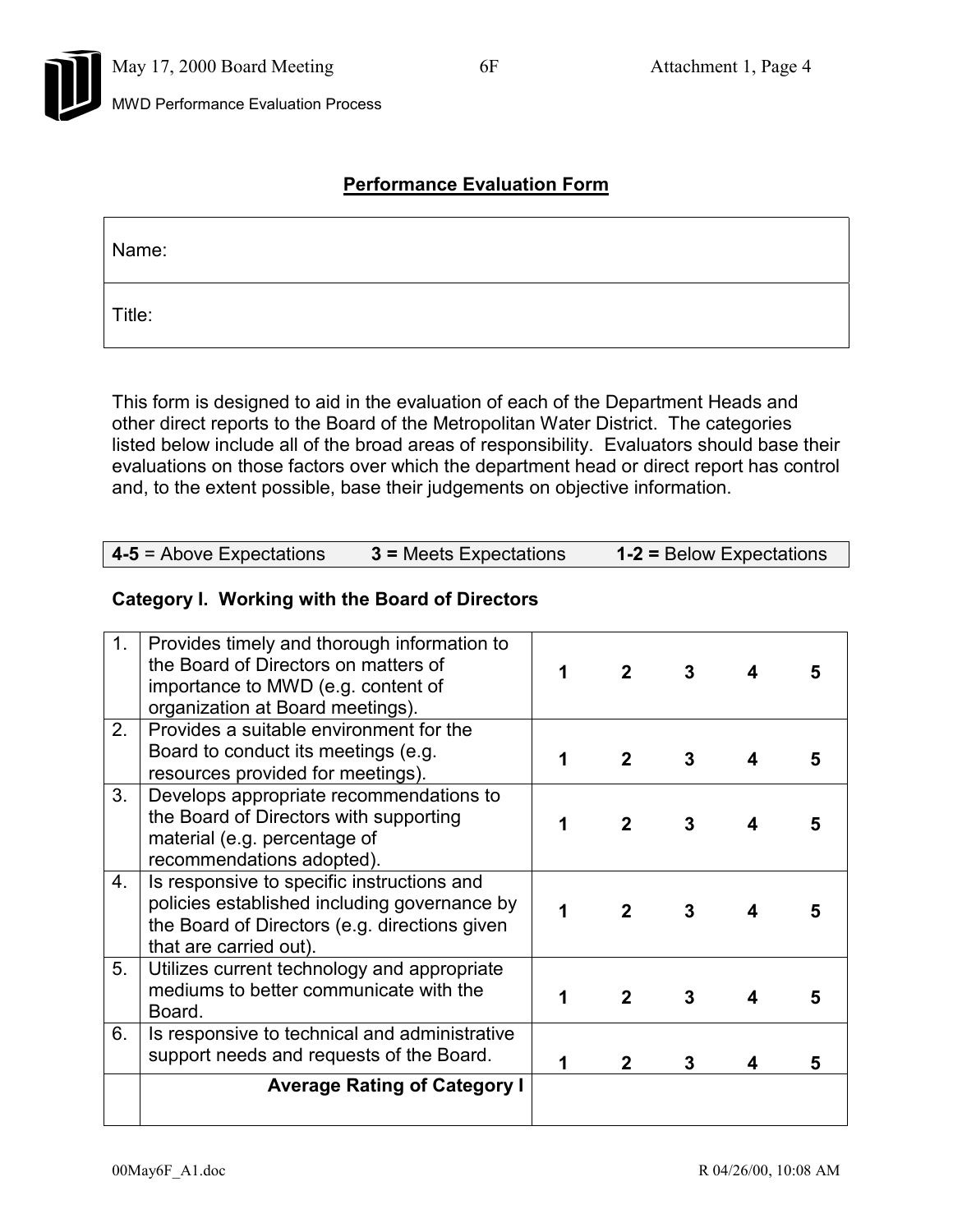

# **Category II. Financial Management**

| $\mathbf{1}$ . | Maintains sound working relationship with all<br>Committees. Provides the Committees and<br>Board of Directors with adequate information<br>on fiscal objectives relative to the strategic<br>objectives and Capital Investment Plan<br>(CIP). | $\mathbf{2}$ | 3 |  |
|----------------|------------------------------------------------------------------------------------------------------------------------------------------------------------------------------------------------------------------------------------------------|--------------|---|--|
| 2.             | Submits budgets which reflect the<br>organization's current priorities and which<br>keep Metropolitan on a sound financial<br>footing (e.g. relationship between MWD<br>goals and budget).                                                     | $2^{\circ}$  | 3 |  |
| 3.             | Provides resources and leadership to assure<br>sound fiscal control and implementation of<br>adopted financial plans.                                                                                                                          |              |   |  |
|                | <b>Average Rating of Category II</b>                                                                                                                                                                                                           |              |   |  |

## **Category III. Member Agency Relations**

|    | Provides programs to effectively and<br>regularly update and inform member<br>agencies regarding activities and policies<br>affecting the water industry. |  |  |  |
|----|-----------------------------------------------------------------------------------------------------------------------------------------------------------|--|--|--|
| 2. | Provides services and activities that meet the<br>priorities and desires of the member<br>agencies. (e.g. customer service, etc.).                        |  |  |  |
| 3. | Maintains good communication system for all<br>member agencies and sub-agencies.                                                                          |  |  |  |
|    | <b>Average Rating of Category III</b>                                                                                                                     |  |  |  |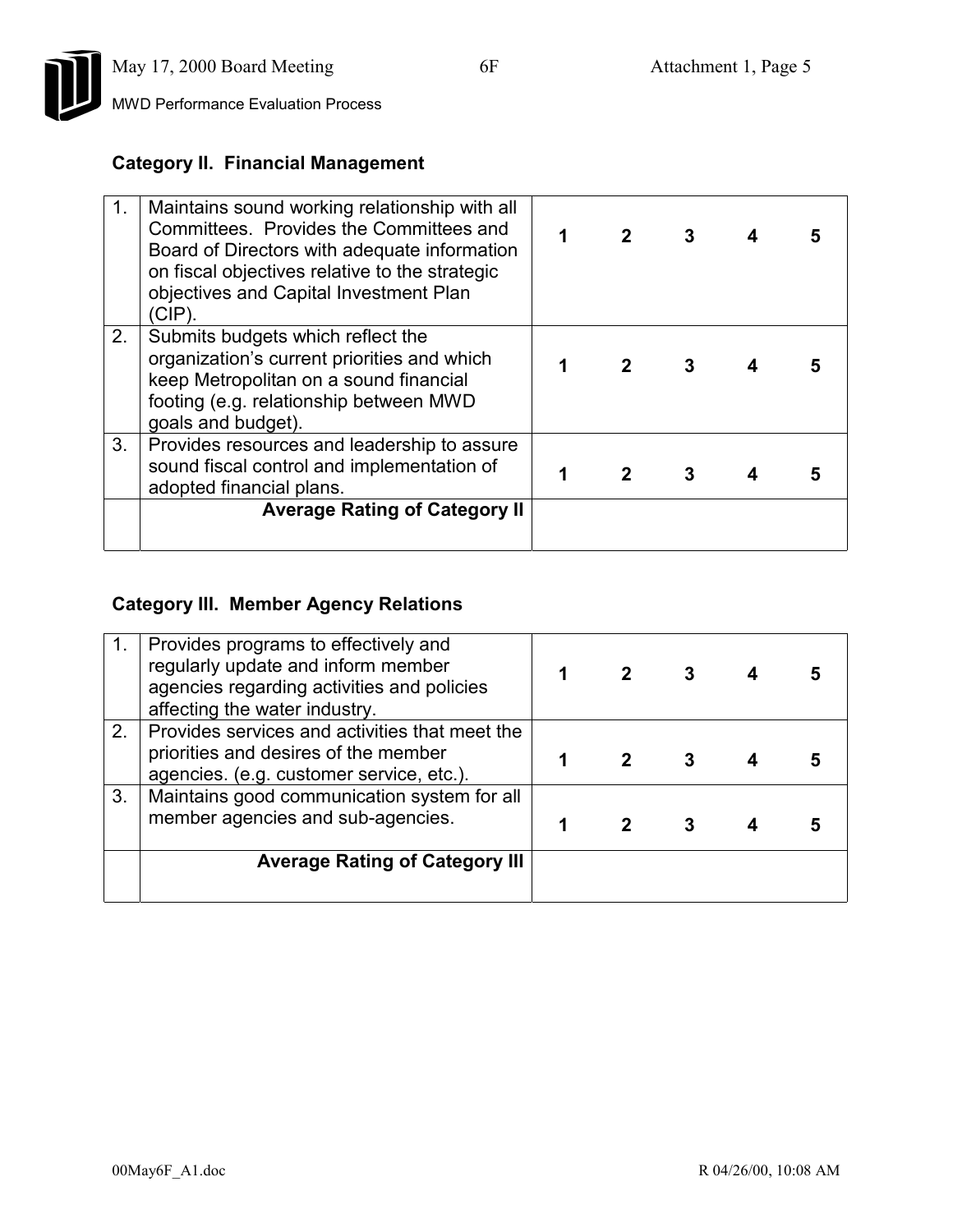

| <b>Category IV.</b> | <b>Attainment of Direct Report Approved Goals</b> |
|---------------------|---------------------------------------------------|
|                     | (Based on Annual Business Plan)                   |

| 1. | Goal No.1:<br>Objective:  | $\mathbf 1$ |             | $2 \qquad 3$   | $\overline{\mathbf{4}}$ | 5              |
|----|---------------------------|-------------|-------------|----------------|-------------------------|----------------|
|    |                           |             |             |                |                         |                |
|    | Objective:                |             |             |                |                         |                |
|    |                           |             |             |                |                         |                |
| 2. | Goal No. 2:<br>Objective: | $\mathbf 1$ |             | $2 \t 3$       | $\overline{\mathbf{4}}$ | 5              |
|    |                           |             |             |                |                         |                |
|    | Objective:                |             |             |                |                         |                |
|    |                           |             |             |                |                         |                |
| 3. | Goal No. 3:<br>Objective: |             |             |                |                         |                |
|    |                           | $\mathbf 1$ |             | $2 \t 3$       | $\overline{\mathbf{4}}$ | $5\phantom{1}$ |
|    | Objective:                |             |             |                |                         |                |
|    |                           |             |             |                |                         |                |
| 4. | Goal No. 4:<br>Objective: |             |             |                |                         |                |
|    |                           | $\mathbf 1$ |             | $2 \t 3$       | $\overline{\mathbf{4}}$ | 5              |
|    | Objective:                |             |             |                |                         |                |
|    |                           |             |             |                |                         |                |
| 5. | Goal No. 5                |             |             |                |                         |                |
|    | Objective:                | $\mathbf 1$ | $2^{\sim}$  | 3 <sup>1</sup> | $\overline{\mathbf{4}}$ | $5\phantom{1}$ |
|    | Objective:                |             |             |                |                         |                |
|    |                           |             |             |                |                         |                |
| 6. | Goal No. 6                |             |             |                |                         |                |
|    | Objective:                | 1           | $2^{\circ}$ | 3 <sup>7</sup> | $\overline{\mathbf{4}}$ | $5\phantom{1}$ |
|    | Objective:                |             |             |                |                         |                |
|    |                           |             |             |                |                         |                |
|    |                           |             |             |                |                         |                |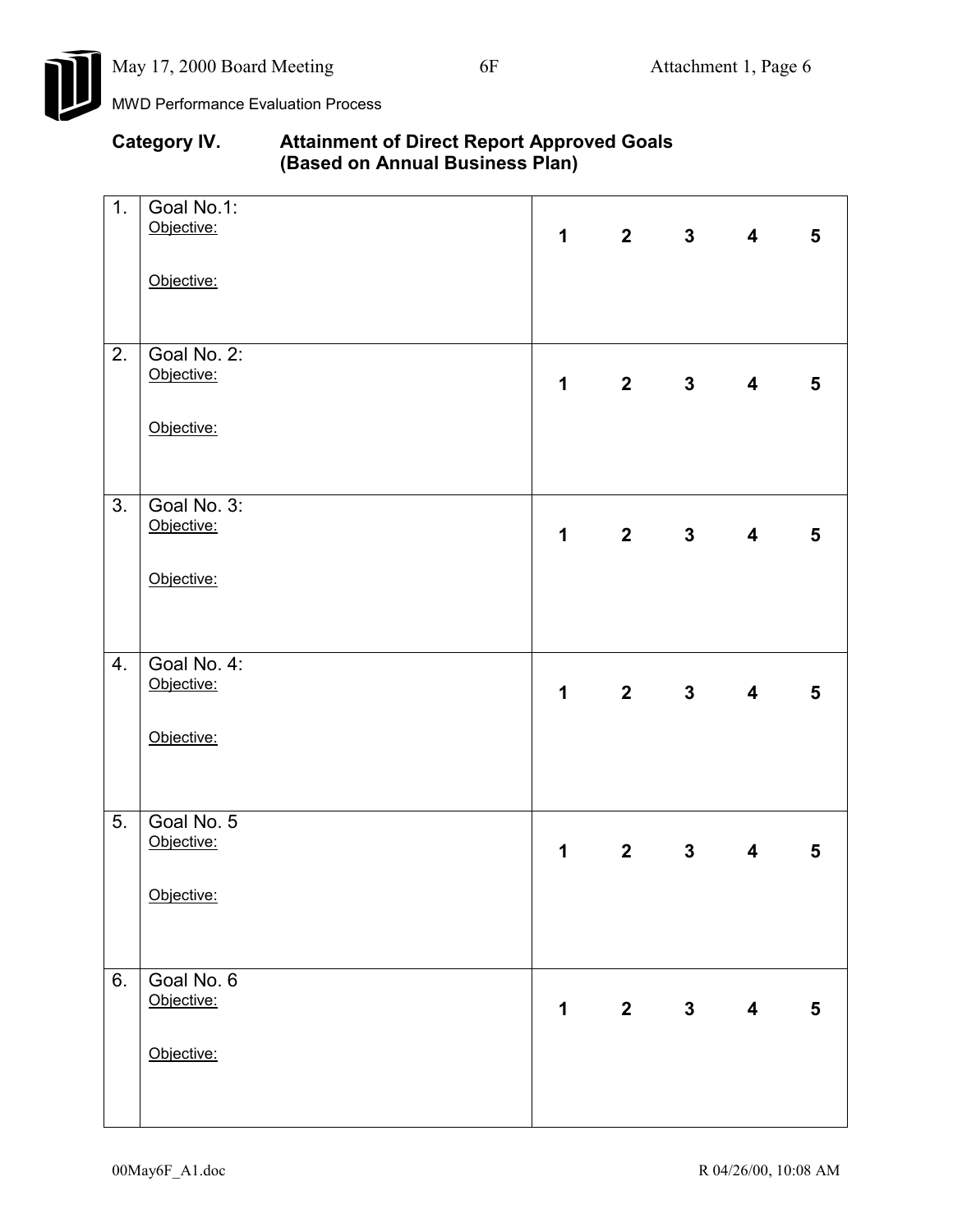

| 7. | Goal No. 7<br>Objective:<br>Objective: | $\mathbf 1$ |             | 2 3 4 5 |   |
|----|----------------------------------------|-------------|-------------|---------|---|
| 8. | Goal No. 8<br>Objective:<br>Objective: | $\mathbf 1$ | $2 \t3 \t4$ |         | 5 |
| 9. | Goal No. 9<br>Objective:<br>Objective: | $\mathbf 1$ | 2 3 4       |         | 5 |
|    | <b>Average Rating of Category IV</b>   |             |             |         |   |

# **Category V. Leadership**

|    | Identifies and provides initiative and a<br>problem-solving approach to issues<br>confronting the organization. |  | 3 |  |
|----|-----------------------------------------------------------------------------------------------------------------|--|---|--|
| 2. | Effectively represents MWD's reputation and<br>position within the water community.                             |  |   |  |
|    | <b>Average Rating of Category V</b>                                                                             |  |   |  |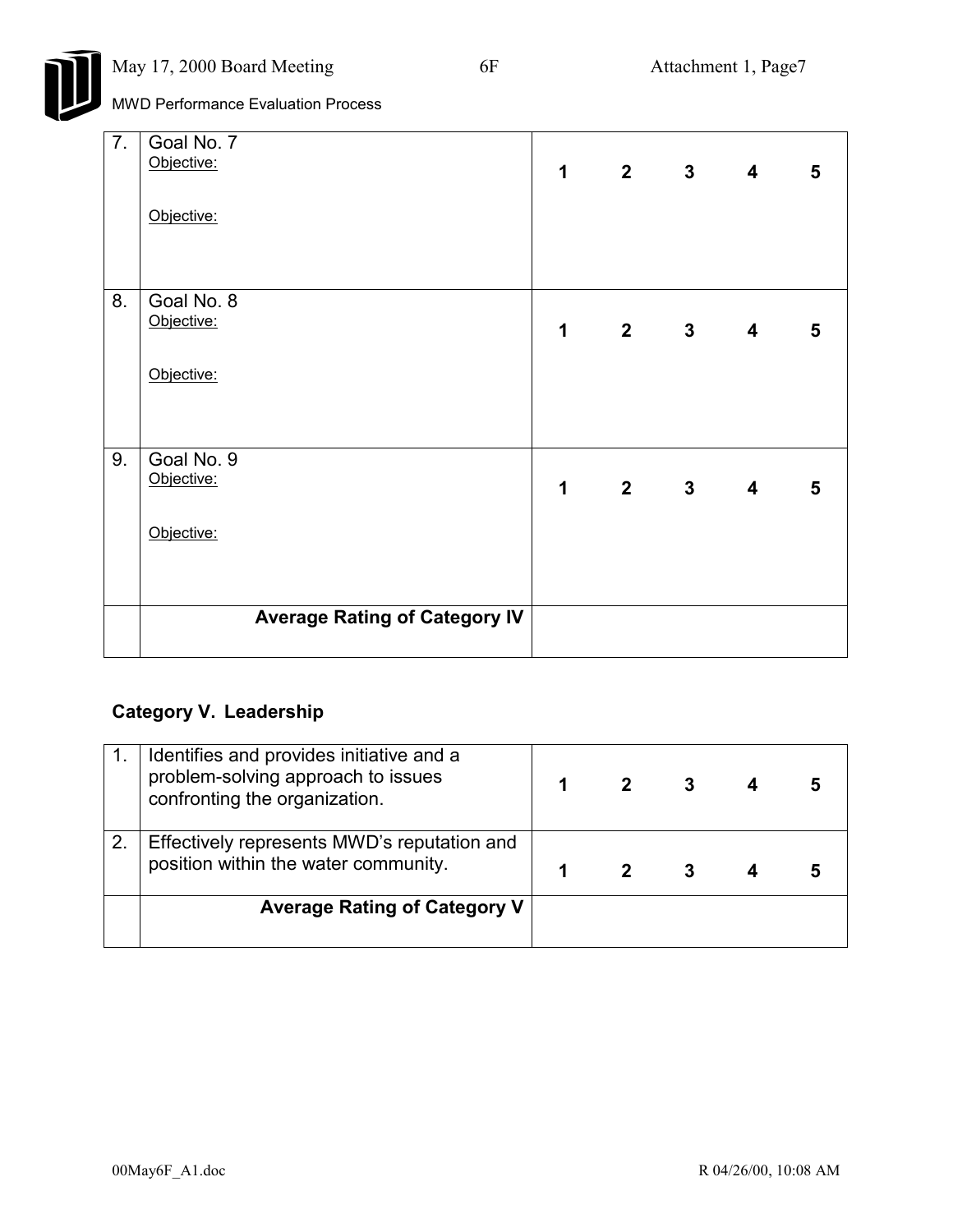

## **Summary Sheet**

| Category                                                                                            | Average<br>Rating | <b>Actual</b><br>Weighting<br><b>Per Category</b> | Weighted<br>Rating |  |  |  |
|-----------------------------------------------------------------------------------------------------|-------------------|---------------------------------------------------|--------------------|--|--|--|
| Category I - Working with the Board of<br><b>Directors</b>                                          |                   |                                                   |                    |  |  |  |
| <b>Category II-Financial Management</b>                                                             |                   |                                                   |                    |  |  |  |
| Category III - Member Agency<br><b>Relations</b>                                                    |                   |                                                   |                    |  |  |  |
| Category IV-Attainment of<br>Department Head Approved Goals                                         |                   |                                                   |                    |  |  |  |
| Category V - Leadership                                                                             |                   |                                                   |                    |  |  |  |
|                                                                                                     |                   | 100%                                              |                    |  |  |  |
| <b>Overall Rating</b> (sum the 5 weighted ratings)                                                  |                   |                                                   |                    |  |  |  |
| <b>Recommendation:</b> (Compensation Award: e.g. incentive bonus and/or compensation<br>adjustment) |                   |                                                   |                    |  |  |  |
|                                                                                                     |                   |                                                   |                    |  |  |  |
|                                                                                                     |                   |                                                   |                    |  |  |  |
|                                                                                                     |                   |                                                   |                    |  |  |  |

**Comments:**

**Category/Number**